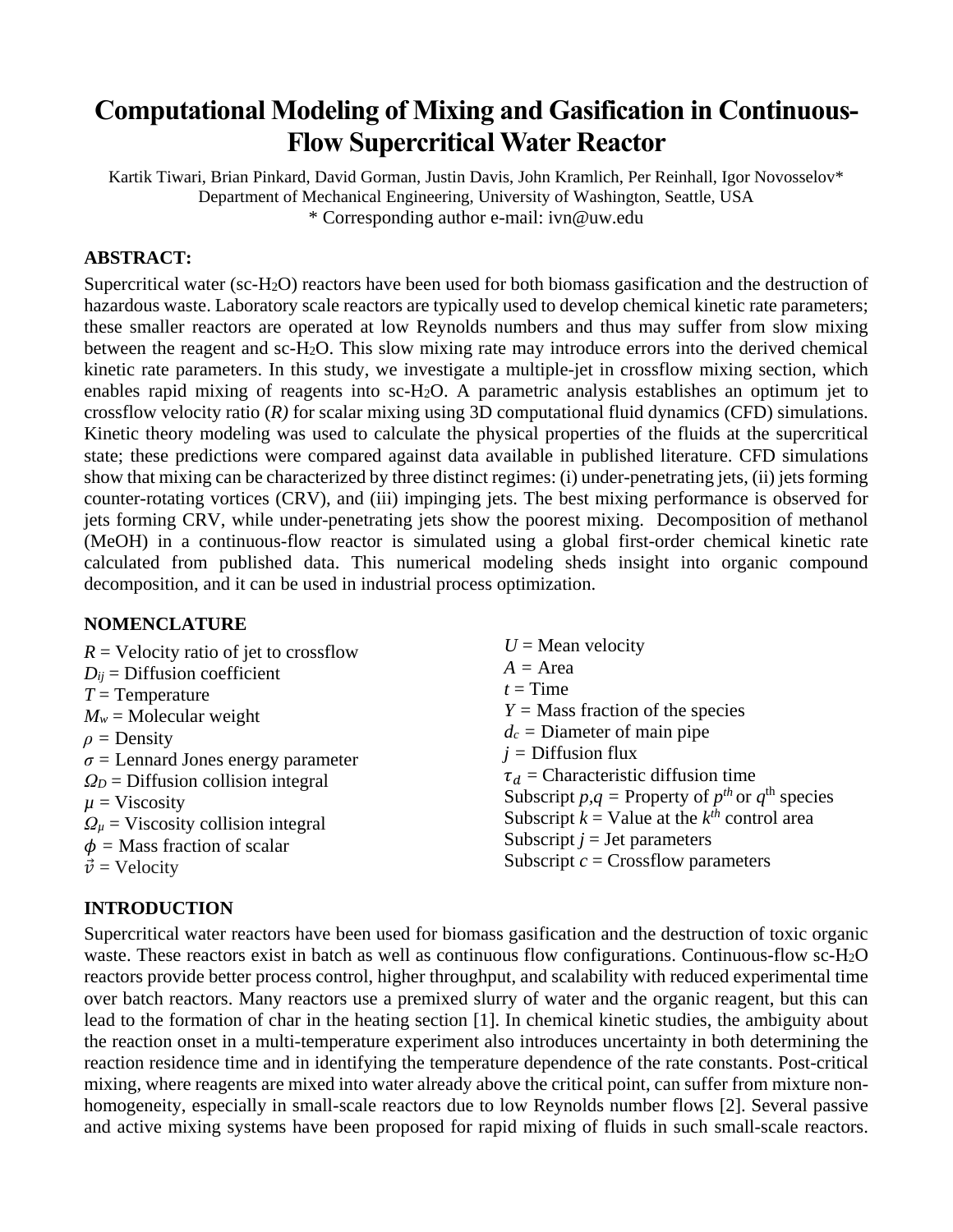Reviews of microscale mixing systems[3] show that jet-based systems are preferred due to the simplicity of design, fast mixing, and reduced cost; the mixing is improved by inducing turbulence and increasing the diffusion surface area between the fluid streams [3].

A multiple-jets-in-crossflow (MJC) mixer consists of radially symmetric jets perpendicular to a tube or duct carrying the bulk flow. Such mixers are used in many engineering applications, such asthe production of nanoparticles, and pyrolysis of hydrocarbons [4, 5]. Extensive numerical and experimental studies describe the dynamics of flow structures and large-scale mixing for a single jet in crossflow [6-9]. Nondimensional parameters defining jet behavior in crossflow are momentum ratio (*J*) and velocity ratio (*R*).

$$
J = \frac{\rho_j U_j^2}{\rho_c U_c^2} \tag{1}
$$

$$
R = \frac{U_j}{U_c} \tag{2}
$$

The interaction of the jet with the crossflow leads to the formation of large-scale vortex structures like counter-rotating vortices (CRV), horseshoe, and hairpin vortices affecting jet mixing with the cross-flow [6, 10]. Experiments and numerical simulations show that scalar mixing for multiple jets in a cylindrical crossflow depends on the *J* or *R* parameters [11-14]. Most studies focus on mixing of fluids with welldefined properties and at moderate to large *Re* numbers. Because the mixing rate depends on fluid properties, it is necessary to evaluate the performance of MJC for (i) supercritical fluid reactors and (ii) in a laminar and transitional (to turbulent) regions.

Interest in gasifying organic compounds has prompted research into the decomposition mechanisms and reaction rates of organic compounds in sc-H2O. Simple alcohols have been studied as surrogates for liquid intermediates, and by-products in the decomposition of more complex molecules [15]. Reforming alcohols in sc-H2O to produce hydrogen may also find an application in automotive fuel cells[16-19]. The scientific literature does not present a robust methodology for numerical modeling of organic compound decomposition in sc-H2O. Limited modeling studies have focused on predicting equilibrium composition and the development of global chemical kinetic rates [20, 21]. However, CFD modeling has been extensively used in combustion science to predict complex processes involving mixing/chemistry interactions, and the reduction of complex mechanisms into global representations for industrial applications, e.g., [22-25]. Applying such modeling techniques in supercritical systems (not limited to water) can guide the design and improvement of existing and new reactor designs.

In this study, we investigate mixing and decomposition of organic compounds in an sc-H2O reactor using finite volume CFD modeling. The kinetic theory model is evaluated for calculating the binary diffusion coefficients and viscosity of the fluids in their supercritical state. These properties are then incorporated into a CFD analysis to design an MJC mixing section for a laboratory reactor. The decomposition of MeOH is based on first-order kinetic rates obtained using experimental data from literature [26].

#### **NUMERICAL METHODS:**

#### **Kinetic theory model**

To model the interaction between the reactants, it is essential to accurately estimate the physical and transport properties of the fluids in the supercritical state. These properties can vary significantly with temperature, pressure [27, 28]. Kinetic theory can provide an adequate estimate for some engineering applications, however, the accuracy of the kinetic theory for supercritical fluids needs verification. Here the applicability of kinetic theory to predict the binary diffusion coefficient and viscosity of benzene in water is evaluated in the supercritical region. Benzene is one of the intermediates in the SCW decomposition of lignin, cellulose, glucose, and biomass [29]. Conveniently, experimental data for the binary diffusion coefficient [27] and kinetic theory parameters [30] have been presented in the literature. The binary diffusion coefficient is calculated from the modified Chapman-Enskog equation [\(3\)](#page-2-0).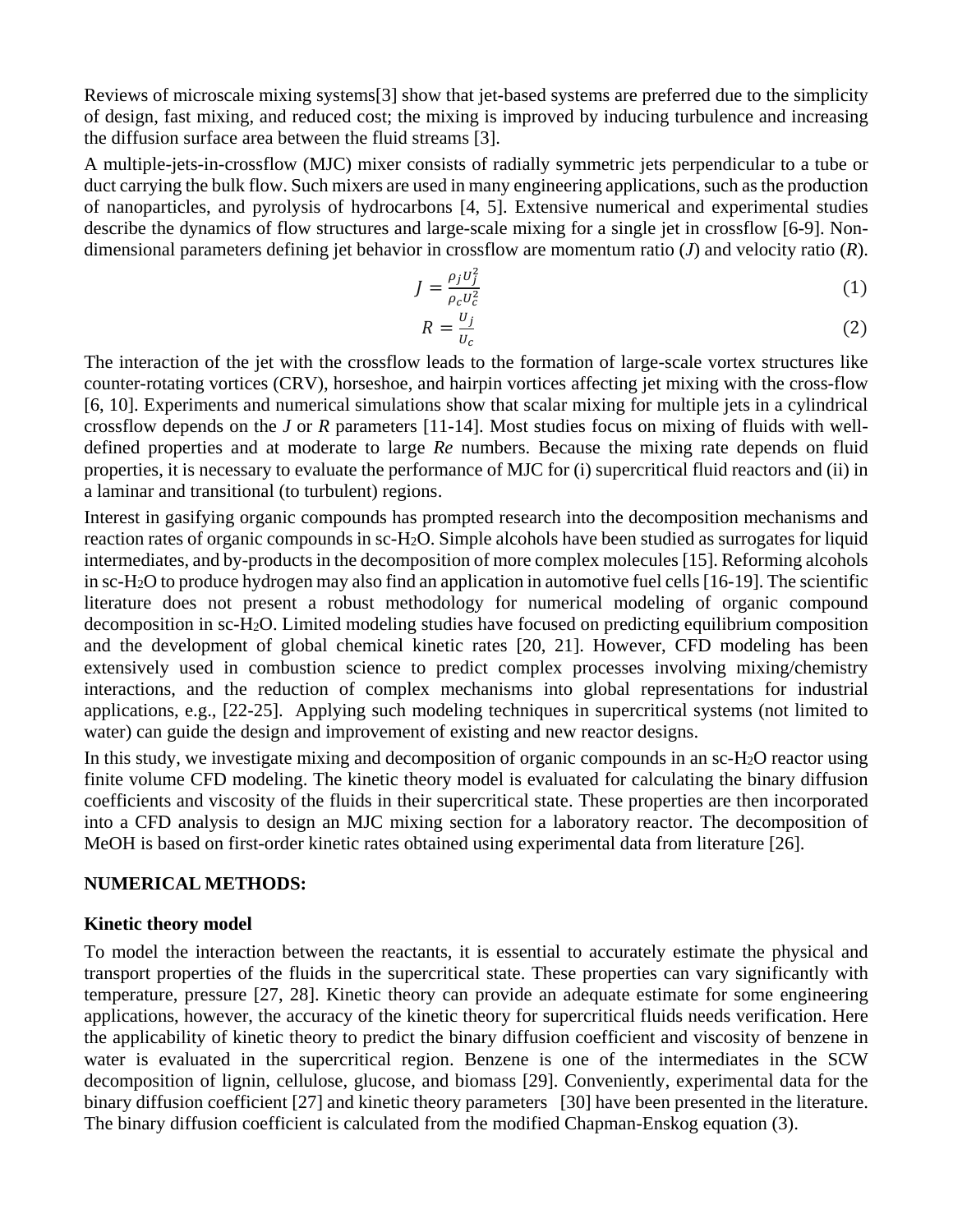$$
D_{pq} = 0.00188 \times \frac{\left[r^3 \left(\frac{1}{M_{W,p}} + \frac{1}{M_{W,q}}\right)\right]^{1/2}}{\rho \sigma_{pq}^2 a_D}.
$$
 (3)

Equation [4](#page-2-1) provides viscosity formulation from the kinetic gas theory for spheres using the Lennard-Jones potential function. It is assumed that the viscosity is independent of pressure and only binary elastic collisions occur between the molecules.

<span id="page-2-1"></span><span id="page-2-0"></span>
$$
\mu_p = 2.67 \times 10^{-6} \frac{\sqrt{M_{w,p}T}}{\sigma_p^2 \Omega_{\mu,p}}.\tag{4}
$$

[Table 1](#page-2-2) compares the binary diffusion coefficient of a supercritical benzene-water mixture calculated by kinetic theory and those reported by Nieto-Draghi et al. at similar operating conditions [27]. The calculated viscosity of water is compared with the NIST database [31]. The predicted and the published properties

are the same order magnitude. For the lower pressure case, the data and theoretical calculations for both diffusion coefficient and viscosity agree better than in the higher pressure case. At higher pressures, the decrease in the intermolecular distance influence other molecules

<span id="page-2-2"></span>Table 1**.** Comparison of the binary diffusion coefficient and viscosity of water with the published properties [27, 31]. Benzene mole-fraction - 0.1

| Pressure<br>(MPa) | ™emp<br>(K) | <b>Diffusion</b><br>coefficient from<br>Nieto-Draghi [27]<br>(m <sup>2</sup> /s) | <b>Diffusion</b><br>coefficient by<br>kinetic theory<br>(m <sup>2</sup> /s) | Viscosity from<br><b>NIST</b><br>database [31]<br>$(\mu$ Pa×s) | Viscosity<br>predicted by<br>kinetic theory<br>$(\mu$ Pa×s) |
|-------------------|-------------|----------------------------------------------------------------------------------|-----------------------------------------------------------------------------|----------------------------------------------------------------|-------------------------------------------------------------|
| 55.29             | 673         | $3.2 \times 10E - 8$                                                             | $5.81 \times 10E - 8$                                                       | 77.31                                                          | 29.51                                                       |
| 686.11            | 673         | $1.1 \times 10E - 8$                                                             | $0.48 \times 10E - 8$                                                       | 130.00                                                         | 29.51                                                       |

on the intermolecular collisions significantly, deviating from the kinetic theory assumptions. The introduction of additional tuning parameters into the kinetic theory calculations to account for pressure, ionic interactions, etc. can improve the model accuracy for supercritical fluids. However, comprehensive data sets to validate such approaches have not been developed. This task is beyond the scope of this manuscript but will be considered as a future research direction. Since the operating pressure for most sc-H2O reactors is less than 55 MPa, the kinetic theory model can be used for CFD modeling. However, more robust experimental data and analytical modeling are required to generalize these conclusions. In this study, the diffusion coefficient and the viscosity of the fluids will be modeled using kinetic theory.

#### **Multiple-Jets-in-Crossflow Mixer Geometry**

Three-dimensional CFD analysis is used to study the mixing of supercritical fluids in an MJC mixer. [Figure 1](#page-2-3) shows a schematic of the design. The numerical grid consists of  $\sim 2$ million tetrahedral elements. The maximum cell skewness is maintained below 0.85. Six prism layers (inflation layers) are maintained along the flow near the wall to model the boundary layer dynamics accurately. The sc-H2O flows at 2.19 kg/s through a tube of ID 3.05 mm. The benzene (10% by mass relative to the water) is injected through the four



<span id="page-2-3"></span>**Figure 1. Schematic for multiple jets in a crossflow mixer with four jets used in this study.**

perpendicular round inlets with the diameter of the injection tubes being varied. Both fluids are injected at supercritical conditions (923 K and 25 MPa). The densities are taken from the NIST database whereas the viscosities and diffusion coefficients are calculated by kinetic theory. Transient CFD solves the 3D Naiver–Strokes, energy, and species transport equations [32]. The delayed detached eddy simulation (DDES) is used to model flow instabilities and potential transition to turbulence at high jet velocities [33]. DDES resolves large scales of turbulence with LES schemes and uses RANS type schemes to model subgrid scales.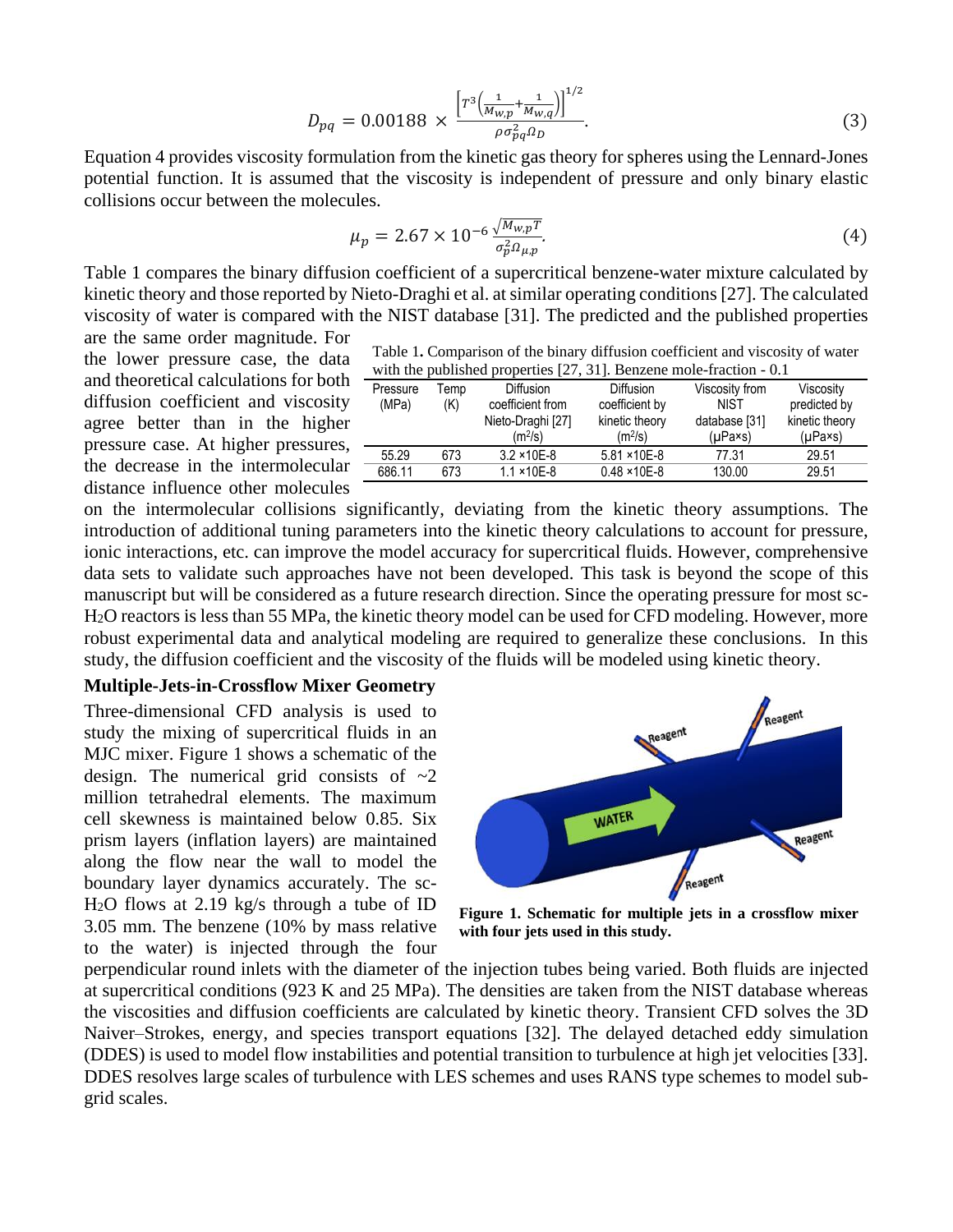#### **Methanol Decomposition Study**

The experimental data of Hack et al. for MeOH decomposition [26] is used to derive the rate parameters. The authors provide MeOH concentration data over a range of temperatures and residence times and suggest that MeOH decomposition can be modeled with the overall global reaction given by [\(5\)](#page-3-0). The reaction rate was independent of the initial MeOH concentration in the mass fraction range of 0.002 to 0.004.

$$
CH_3OH + H_2O \rightarrow CO_2 + 3H_2 \tag{5}
$$

Based on the data [26], we calculated an activation energy and pre-exponential constant of 147.96 kJ/mole and  $1.94E+10 s<sup>-1</sup>$  respectively; these rate parameters are used in CFD. Equation [3](#page-2-0) is used to calculate the binary diffusion coefficient while other fluid properties are taken from the NIST database.

#### **RESULTS**

#### **Optimization of the Mixing Section**

The results of the CFD simulations for mixing  $\overline{\phantom{a}}$ water and benzene in an MJC mixer are presented in this section. The mixing rate and the large-scale flow features depend on the momentum flux ratio  $(J)$  [6, 11, 13]. For all the simulations, the density of the fluids is -

<span id="page-3-1"></span><span id="page-3-0"></span>

| Table 2. Jet parameters used for all simulations |  |  |  |  |
|--------------------------------------------------|--|--|--|--|
|--------------------------------------------------|--|--|--|--|

| Case | Velocity ratio<br>R). | Jet inlet<br>diameter (mm) | Jet<br>Re | Jet trajectory         |  |
|------|-----------------------|----------------------------|-----------|------------------------|--|
|      | 0.22                  | 0.60                       | 670       | Under-penetrating jets |  |
|      | 1.26                  | 0.25                       | 1609      | CRV Jets               |  |
|      | 2.73                  | 0.17                       | 2367      |                        |  |
|      | 10.00                 | 0.O9                       | 4526      | Impinging Jets         |  |
|      |                       |                            |           |                        |  |

constant, and *J* can be expressed as *R.* For a constant mass flow rate of jet and crossflow, the diameter of jets is varied to study the influence of *R* on the mixing rate and the large-scale flow features. [Table 2](#page-3-1) summarizes the jet characteristics for each simulation. The jet diameter varied 0.1 - 0.6 mm,  $Re = 670$  -4023, covering the laminar and transitional flow regimes. To understand the mixing process, it will be useful to revisit the basic principles of mixing. Fick's law gives the diffusion flux transfer of a species per unit area [\(6\)](#page-3-2).

<span id="page-3-3"></span><span id="page-3-2"></span>
$$
j_p = -D_{pq} \nabla Y_p. \tag{6}
$$

By re-arranging [\(6\)](#page-3-2), the characteristics diffusive flux can be expressed as [3]:

<span id="page-3-4"></span>
$$
\frac{1}{\tau_{d,p}} = D_{pq} \cdot A_{pq} \cdot \nabla Y_p. \tag{7}
$$

Equation [7](#page-3-3) gives the characteristic diffusion time for any species, where " $A$ " is the diffusion area between the two fluids. The diffusion rate improves with the increase in contact area, diffusion coefficient, and concentration gradient. Equation [8](#page-3-4) gives the uniformity index (UI). This is a measure of mixing uniformity, representing a variance in the species concentration, weighed by mass flux, over the crosssection of the flow. UI values close to unity represent a homogeneously mixed state, and values close to zero indicate segregated flow.

$$
UI = 1 - \frac{\sum_{k=1}^{n} [(|Y_k - Y|)(|\rho_k \overrightarrow{v_k} A_k|)]}{2|Y| \times \sum_{k=1}^{k} (|\rho_k \overrightarrow{v_k} A_k|)}.
$$
\n
$$
(8)
$$

[Figure 2](#page-4-0) (a) shows the path-lines originating from the jet inlet withthe axial vorticity contours at 100mm from the injection plane (end-view from water inlet). The flow pattern can be characterized as: (i) underpenetrating jets, (ii) jets forming CRV, and (iii) impinging jets.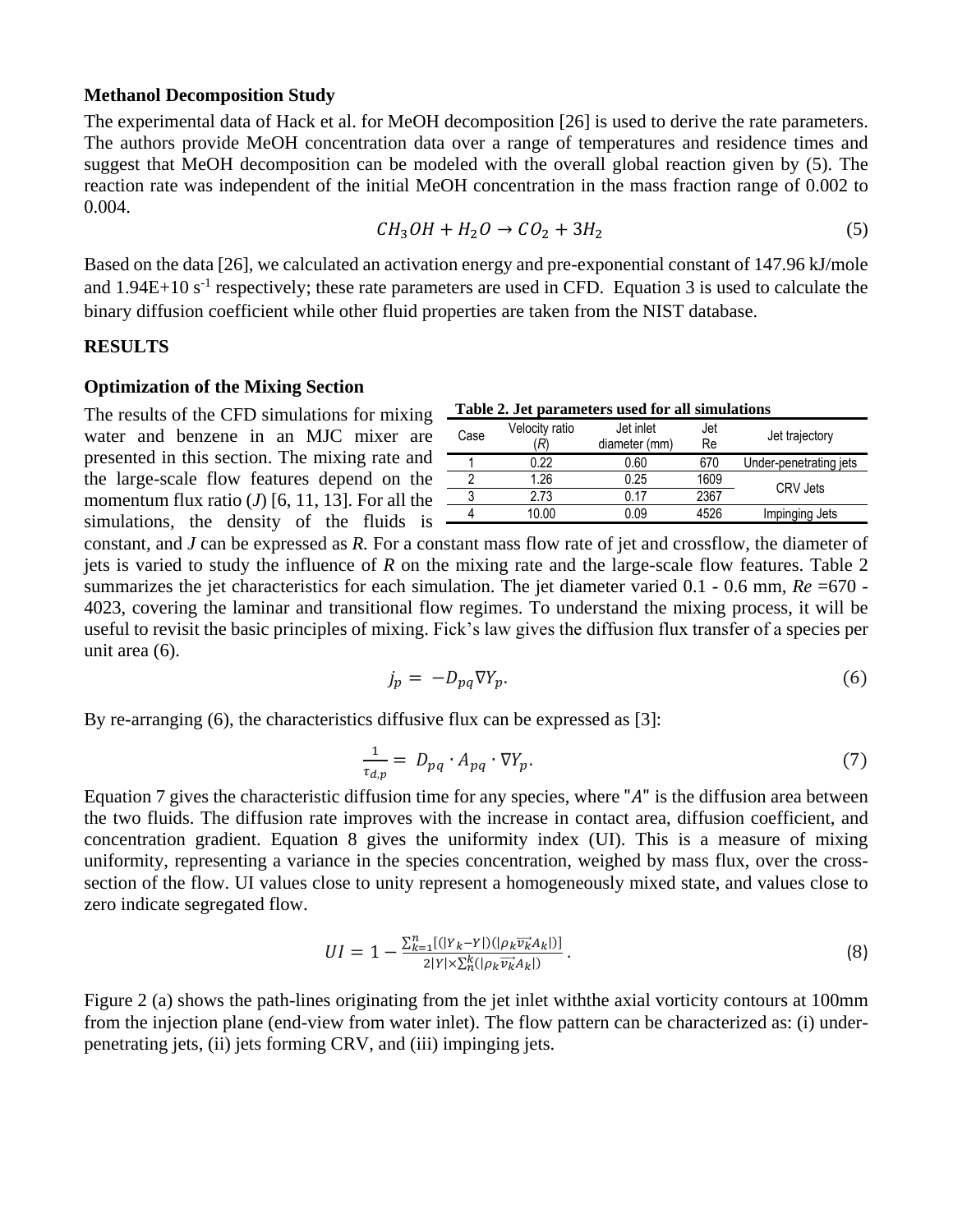

<span id="page-4-0"></span>**Figure 2. (a) Path-lines of flow (in black) originating at jet inlets along with the instantaneous vorticity contour at a cross section 10 cm from the jet inlet for specified jet parameters. The strength of counter-rotating vortices increases with the velocity ratio until the jets impinge and make the flow chaotic. (b) UI along the dimensionless axial distance for the jet with specified momentum ration. The jets forming CRV leads to the fastest mixing.**

For a given geometry, jets underpenetrate for lower *R* values (Case 1) as the momentum of the jets is not enough to penetrate the crossflow. The fluid from the jet is trapped in the boundary layer of the crossflow and does not result in significant flow vorticity (see colored vorticity contours). The results are consistent with the direct numerical simulation (DNS) study by Rau and Mahesh for a single jet in crossflow, which shows no coherent vortex ring formation for *R*<2 [34]. The jets penetration improves with increased *R*. For cases 2 and 3, CRVs are observed downstream of the jets; the mixing rates for these cases are similar. The increased velocity ratio does not improve the diffusion area but increases the strength of CRV. However, for case 4, the jets have enough momentum to penetrate the crossflow and impinge at the center, making the flow turbulent. No CRVs are observed, as the jets lose their initial vorticity after the collision and behave similar to a point momentum source at the impingement location. Momentum displacement and turbulent diffusion allow the reagent to mix with the bulk flow in all directions moving away from the impingement region, and eventually to be carried downstream by the bulk flow. This locally turbulent jet can relaminarize if the pipe *Re* is laminar. [Figure 2](#page-4-0) (b) shows the UI of benzene vs. the non-dimensional axial distance. For case 1 the jets underpenetrate, and mixing is slowest as the diffusion area between the fluids is the lowest. CRV forming jets show the best mixing due to the high contact area. The mixing rate for impinging jets is slower than the jets forming CRV as the impingement of jets forms a single stream of benzene in the center instead of four streams as in case 2 and case 3 with CRV. Optimum mixing in the MJC mixer occurs at flowrates and jet diameters that promote CRV structures.

#### **Decomposition Simulations of Methanol in Supercritical Water**

The first-order chemical kinetics derived from literature data, as described above [26], were used in a CFD calculation to observe the influence of finite rate mixing on the decomposition rate of methanol. [Table 3](#page-4-1)

shows the conditions used in the CFD simulation. The low *Re* suggests laminar bulk flow conditions for all cases. MeOH is injected from four radial orifices, each with a 0.25 mm internal diameter. Due to the flow symmetry is shown in Figure 1, we adopt a computational domain that consists of a quadrant

<span id="page-4-1"></span>

|                           |  |  | Table 3. The boundary condition for modeling |  |  |  |
|---------------------------|--|--|----------------------------------------------|--|--|--|
| <b>MeOH</b> decomposition |  |  |                                              |  |  |  |

| Average Temp in<br>the Reactor (K) | Mass Flow Rate<br>of Water (g/s) | Residence<br>Time (s) | Reynold's<br>Number |
|------------------------------------|----------------------------------|-----------------------|---------------------|
|                                    |                                  |                       |                     |
| 653                                | 0.058                            | 100.0                 | 384                 |
| 683                                | 0.042                            | 94.3                  | 422                 |
| 719                                | 0.050                            | 21 R                  | 652                 |

section of the 3D domain. Domain length is based on the residence time required to fully decompose MeOH at each temperature. [Figure 3\(](#page-5-0)a) compares the MeOH decomposition rate predicted by CFD with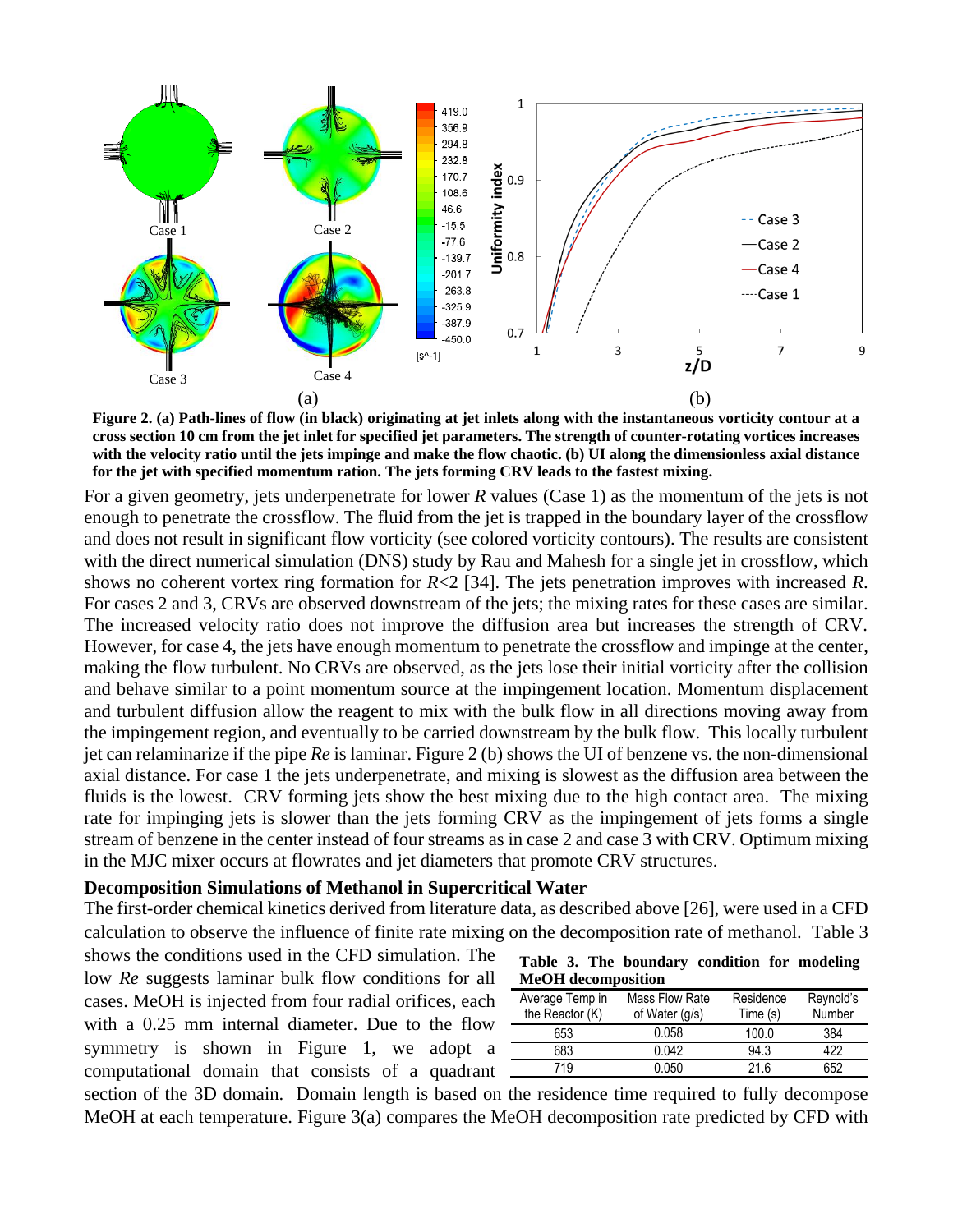the premixed data that are uninfluenced by mixing. The normalized concentration of MeOH for the CFD is evaluated at various cross-sections of the domain corresponding to the experimental residence times for each temperature. [CH<sub>3</sub>OH]<sub>0</sub> is the initial concentration of MeOH at the injection plane. The predicted MeOH concentration is in close agreement with the experimental data, which indicates that the overall MeOH destruction is not influenced by finite-rate mixing under these conditions. The principal reason for this is that the chemical rate is relatively slow compared to the mixing rate. The effect of the mixing rate on the overall reaction can, however, be significant for slow mixing and fast chemical rates. The relationship between the mixing and kinetic rates can be described by the global and local Damkohler (Da) and Karlovitz (Ka) numbers, which are often used in combustion modeling, e.g., [35]. In the CFD simulations, the competition between the mixing and chemical kinetic rates in the presence of turbulence can be evaluated using a model describing turbulence-chemistry interaction, e.g., the eddy-break-up model or the eddy dissipation concept as presented in combustion literature [36, 37]. [Figure 3\(](#page-5-0)b) shows the normalized concentration and UI as a function of residence time in the reactor. The mixing rate is significantly faster than the decomposition rate of MeOH in sc-H2O, especially at the lower temperatures. UI reaches 90% in less than 2 secs, while for rates based on Hack et al. data, it takes more than 30 secs for 50% decomposition at 683 K and 10 sec at 653 K. However, at 719 K, the reaction rate of MeOH becomes comparable to the mixing rate.



Since 50% of the MeOH is reacted at UI~0.8, the plug flow assumptions are not valid in this operational condition. An experimentally determined reaction rate at such conditions can be considerably affected by

#### <span id="page-5-0"></span>**Figure 3. (a) MeOH decomposition at different reactor temperatures from CFD compared with the data [26]. (b) Uniformity Index and the MeOH concentration vs. the residence time in the reactor. The mixing time is approximately 1 s, which is significantly less than the characteristic chemical time.**

the mixing rate. The decomposition rate of MeOH in sc-H2O is moderate compared to other organic molecules. For example, the reaction rate of glucose and glycerol are an order magnitude greater than for MeOH [29]. Therefore, for high temperatures and compounds with rapid decomposition, the mixing section design becomes critical.

## **CONCLUSIONS:**

The mixing and decomposition of organic compounds in supercritical water have been studied with CFD. The kinetic theory was used to evaluate the diffusion coefficient and viscosity of a benzene and water mixture. The model shows good agreement with published properties for 55 MPa, allowing its use in practical applications. The mixing of supercritical fluids in an MJC mixer was studied using DDES CFD simulations. The velocity ratio of the jets to crossflow was varied by changing the diameter of the jets. The best mixing occurs at an optimum velocity ratio when jets form CRV downstream of the injection location. Low velocity-ratios give slow mixing as the jets under-penetrate the bulk flow. At higher velocity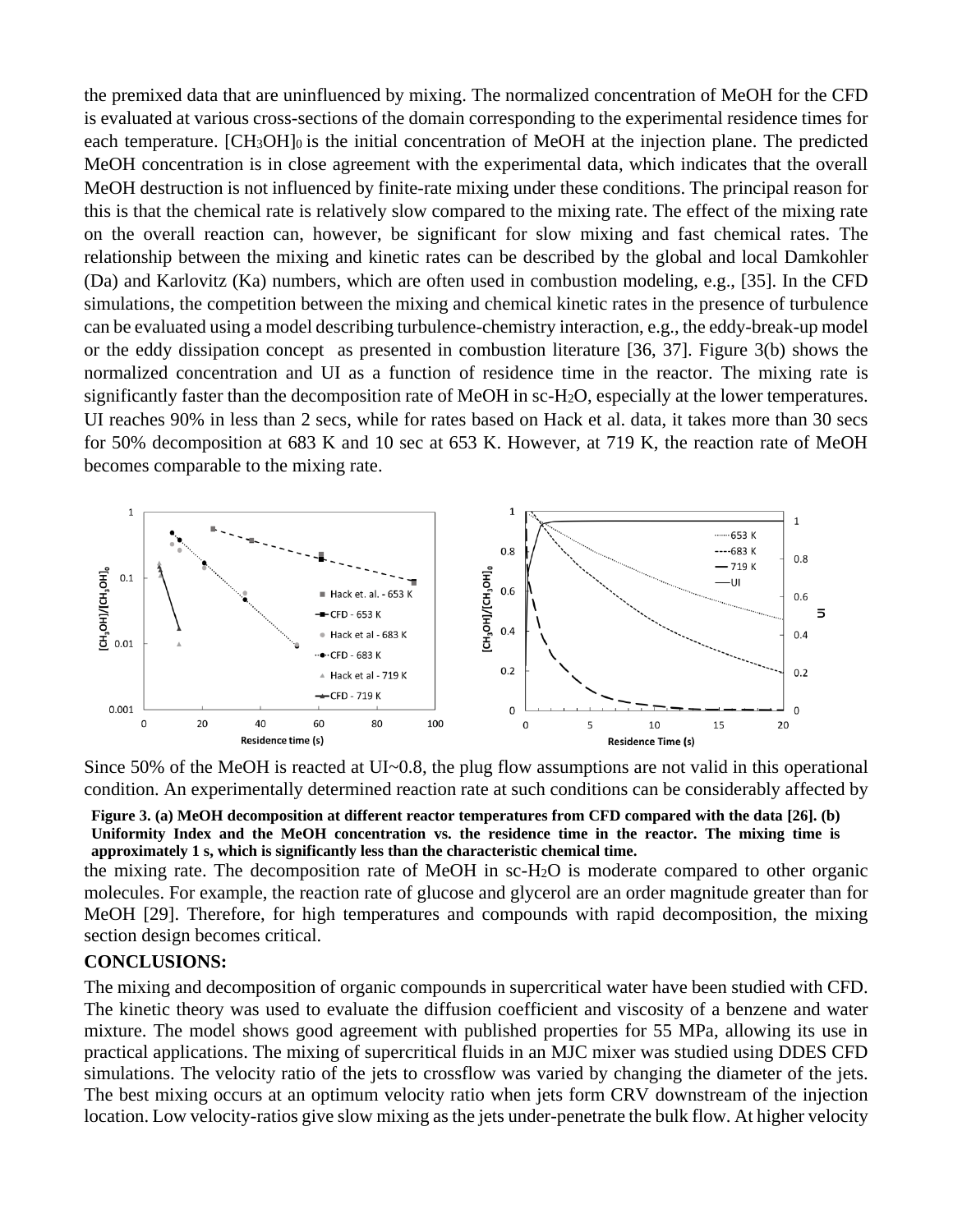ratios, the jets impinge, resulting in the formation of a single jet and reducing the available diffusion surface area. Decomposition of MeOH was modeled. The model shows good agreement with the experimental data. With MJC the mixing rate was considerably faster than the decomposition rate of MeOH at lower temperatures. At higher temperatures, the kinetic rate becomes comparable to the mixing rate. Plug flow assumptions may not be valid in situations of slow mixing and fast chemical kinetic rates. For such scenarios, the mixing section should be carefully designed for fast mixing. The computational modeling approach described can be used for the design and optimization of supercritical fluids reactors.

## **ACKNOWLEDGMENTS:**

The author would like to recognize the funding provided by the DOD Defense Threats Reduction Agency – Grant HDTRA1-17-1-0001, as well as the resources provided by the University of Washington that made this work possible.

## **REFERENCES:**

- 1. Marrone, P.A. and G.T. Hong, *Corrosion control methods in supercritical water oxidation and gasification processes.* The Journal of Supercritical Fluids, 2009. **51**(2): p. 83-103.
- 2. Helling, R.K., *Oxidation Kinetics of Simple Compounds in Supercritical Water: Carbon Monoxide, Ammonia and Ethanol*. 1986, MIT. p. 270.
- 3. James, G., H. Arne, and K. Aman, *A review of passive and active mixing systems in microfluidic devices.* International Journal of Multiphysics, 2007. **1**(1).
- 4. Ktalkherman, M. and I. Namyatov, *Pyrolysis of hydrocarbons in a heat-carrier flow with fast mixing of the components.* Combustion, Explosion, and Shock Waves, 2008. **44**(5): p. 529-534.
- 5. Kartaev, E., et al., *An Experimental Study of the Synthesis of Ultrafine Titania Powder in Plasmachemical Flow-Type Reactor.* Int. J. Chem. React. Eng., 2014. **12**(1).
- 6. Mahesh, K., *The Interaction of Jets with Crossflow.* Annu. Rev. Fluid Mech., 2013. **45**: p. 379- 407.
- 7. Yuan, L.L., R.L. Street, and J.H. Ferziger, *Large-eddy simulations of a round jet in crossflow.* Journal of Fluid Mechanics, 1999. **379**: p. 71-104.
- 8. Su, L.K. and M.G. Mungal, *Simultaneous measurements of scalar and velocity field evolution in turbulent crossflowing jets.* J. Fluid Mech., 2004. **513**: p. 1-45.
- 9. Karagozian, A.R., *The jet in crossflow.* 2014.
- 10. Sau, R. and K. Mahesh, *Passive scalar mixing in vortex rings.* J. Fluid Mech., 2007. **582**: p. 449- 461.
- 11. Holdeman, J.D., et al., *Mixing of multiple jets with a confined subsonic crossflow .1. Cylindrical duct.* J. Eng. Gas. Turbines Power-Trans. ASME, 1997. **119**(4): p. 852-862.
- 12. Luo, P., et al., *An experimental study of liquid mixing in a multi-orifice-impinging transverse jet mixer using PLIF.* Chemical Engineering Journal, 2013. **228**: p. 554-564.
- 13. Luo, P.C., et al., *Turbulent Characteristics and Design of Transverse Jet Mixers with Multiple Orifices.* Ind. Eng. Chem. Res., 2016. **55**(32): p. 8858-8868.
- 14. Urson, M.F., M.J. Lightstone, and H. Thomson, *A Numerical Study of Jets in a Reacting Crossflow.* Numerical Heat Transfer, Part A: Applications, 2001. **40**(7): p. 689-714.
- 15. Reddy, S.N., S. Nanda, and J.A. Kozinski, *Supercritical water gasification of glycerol and methanol mixtures as model waste residues from biodiesel refinery.* Chemical Engineering Research and Design, 2016. **113**: p. 17-27.
- 16. DiLeo, G.J. and P.E. Savage, *Catalysis during methanol gasification in supercritical water.* The Journal of Supercritical Fluids, 2006. **39**: p. 228-232.
- 17. Boukis, N., et al., *Methanol reforming in supercritical water.* Industrial and Engineering Chemistry Research, 2003. **42**(4): p. 728-735.